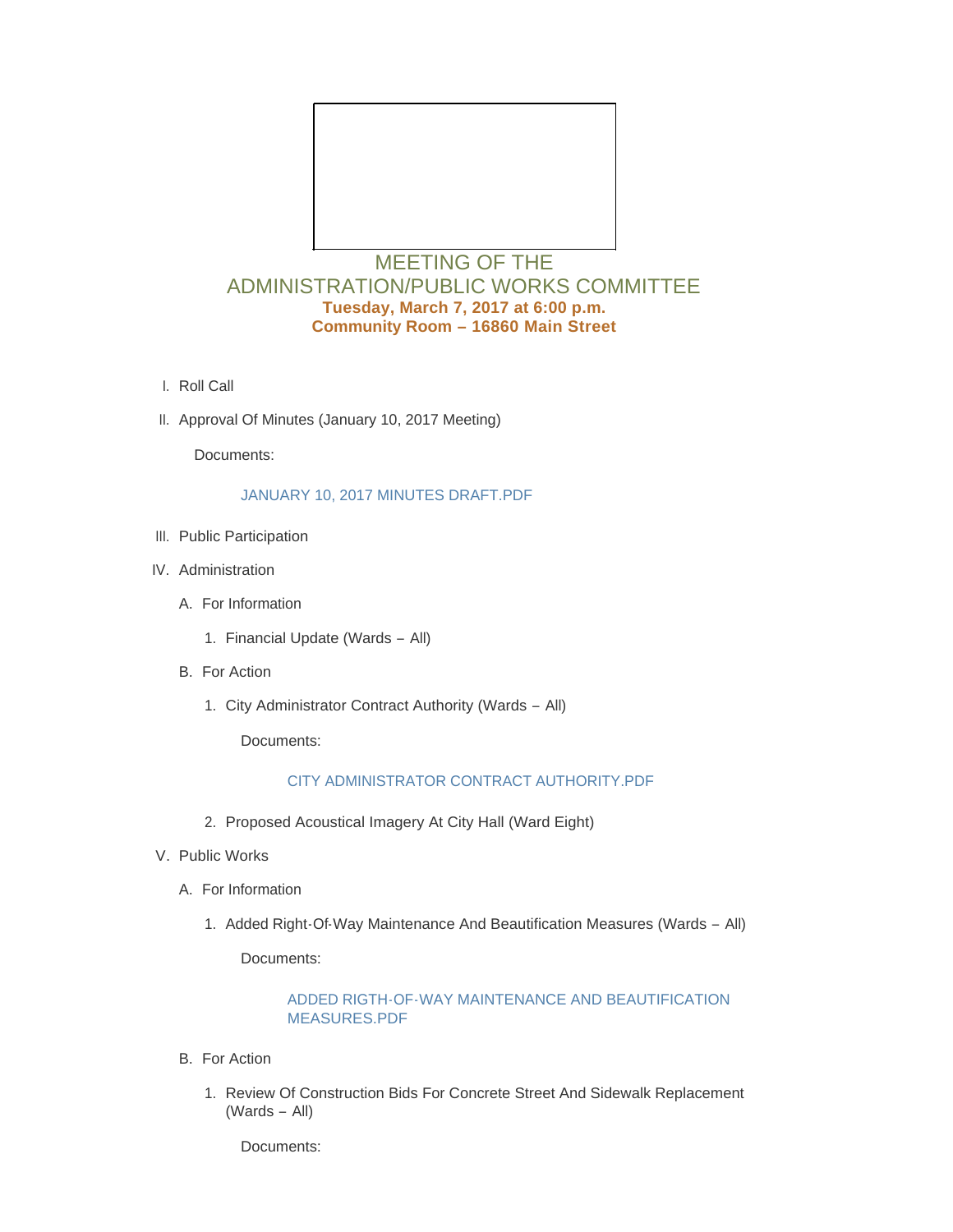#### [REVIEW OF CONSTRUCTION BIDS FOR CONCRETE STREET AND](http://cityofwildwood.com/AgendaCenter/ViewFile/Item/10043?fileID=14411)  SIDEWALK REPLACEMENT PROJECT.PDF

2. Review Of Construction Bids For City Salt Storage Building (Ward One)

Documents:

#### [REVIEW OF CONSTRUCTION BIDS FOR SALT STORAGE FACILITY.PDF](http://cityofwildwood.com/AgendaCenter/ViewFile/Item/10044?fileID=14406)

3. Proposed Agreement For The Removal And/Or Treatment Of Trees Impacted By The Emerald Ash Borer (Wards – All)

Documents:

#### [REVIEW OF COOPERATIVE BIDS FOR REMOVAL OR TREATMENT OF](http://cityofwildwood.com/AgendaCenter/ViewFile/Item/10045?fileID=14407)  ASH STREET TREES IMPACTED BY THE EMERALD ASH BORER.PDF

4. Review Of Bids For Strecker Road Median Landscaping (Wards Two And Four)

Documents:

#### [REVIEW OF BIDS FOR STRECKER ROAD MEDIAN LANDSCAPING.PDF](http://cityofwildwood.com/AgendaCenter/ViewFile/Item/10046?fileID=14408)

5. Design Of Manchester Road Pedestrian And ADA Modifications (Ward Eight)

Documents:

#### [DESIGN CONSULTANT FOR MANCHESTER ROAD PEDESTRIAN AND](http://cityofwildwood.com/AgendaCenter/ViewFile/Item/10047?fileID=14409)  ADA IMPROVEMENTS.PDF

6. Review Of Bids For Fox Creek Road Landscaping (Ward Six)

Documents:

#### [REVIEW OF BIDS FOR FOX CREEK ROAD LANDSCAPING.PDF](http://cityofwildwood.com/AgendaCenter/ViewFile/Item/10048?fileID=14410)

- VI. Items Not Ready For Action
	- A. Meadows Of Wildwood Public Street Dedication Petition (Ward One)
	- B. Review Of City Fees For Services (Wards All)
- VII. Other
- VIII. Next Meeting: Tuesday, April 11, 2017
- IX. Adjournment

## **If you would like to submit a comment regarding an item on this meeting agenda, please visit the [Form Center.](http://mo-wildwood.civicplus.com/FormCenter/Planning-Department-5/Public-Hearing-Comment-Form-48)**

The Council Administration/Public Works Committee Will Consider and Act upon the Matters Listed above and Such Others as May Be Presented at the Meeting and Determined to Be Appropriate for Discussion at That Time.

Notice Is Hereby Given That the Council Administration/Public Works Committee May Also Hold A Closed Meeting for the Purpose of Dealing with Matters Relating to One or More of the Following: Legal Actions, Causes of Action, Litigation or Privileged Communications Between the City's Representatives and its Attorneys [RSMO 610.021(1)1994]; Lease, Purchase or Sale of Real